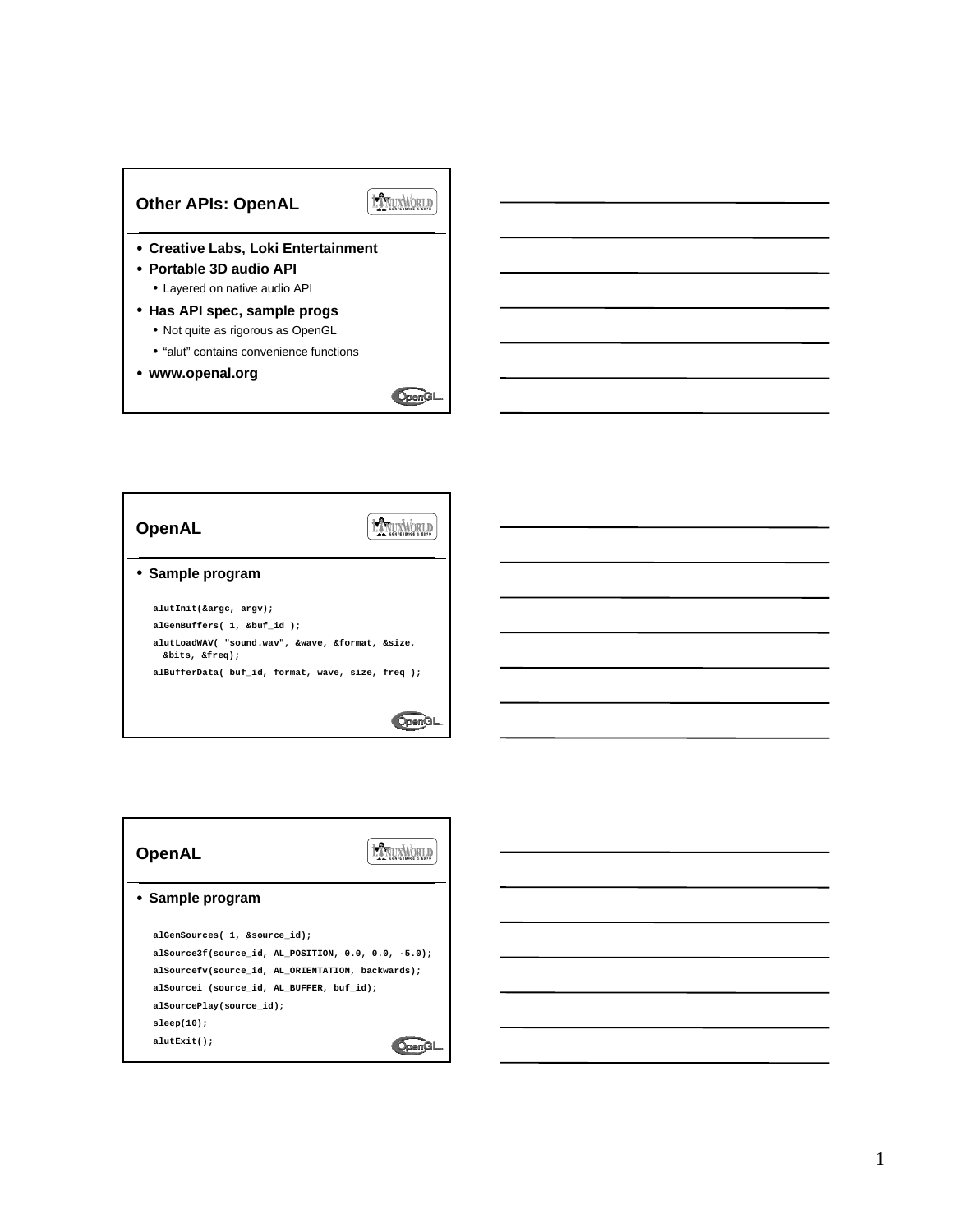

• Sample implementation



## **OpenML**

**HANUXWORLD** 

- **Motivated by success of DirectX** • Other operating systems need something similar
- **Based on Silicon Graphics' dmSDK**
	- Compress, uncompress audio, video, images
	- Can use video as OpenGL texture source
	- Synchronization of audio, video



## **OpenML**

LANUXMORLD

- **Still in planning phase**
- **Don't expect to see an optimized OpenML within six months**
- **www.khronos.org**